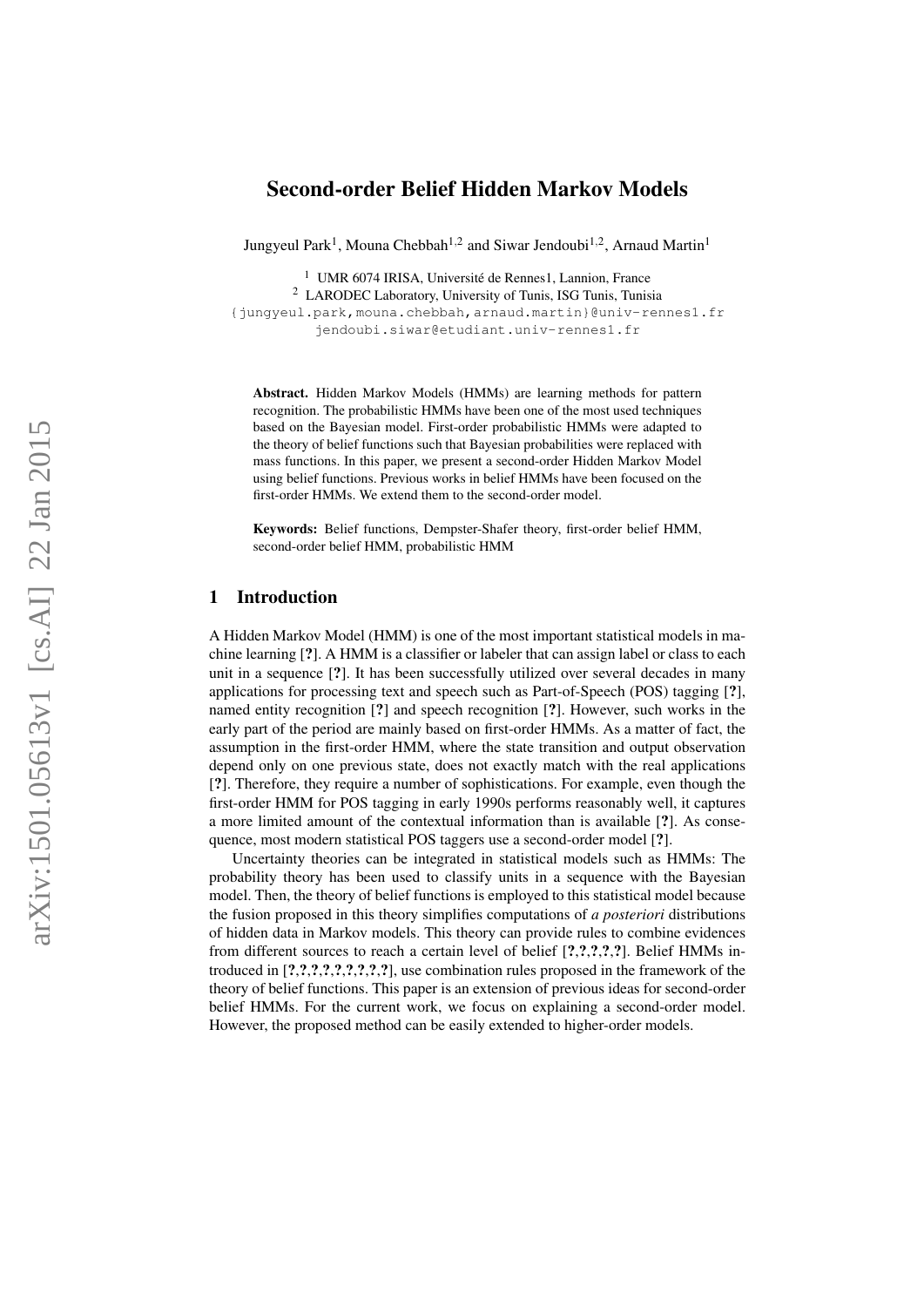2 Park et al.

This paper is organized as follows: In Sections [2](#page-1-0) and [3,](#page-2-0) we detail probabilistic HMMs for the problem of POS tagging where HMMs have been widely used. Then, we describe the first-order belief HMM in Section [4.](#page-3-0) Finally, before concluding, we propose the second-order belief HMM.

## <span id="page-1-0"></span>2 First-order probabilistic HMMs

POS tagging is a task of finding the most probable estimated sequence of *n* tags given the observation sequence of *v* words. According to [?], a first-order probabilistic HMM can be characterized as follows:

*N* The number of states in a model  $S_t = \{s_1^t, s_2^t, \dots s_N^t\}$  at the time *t*. *M* The number of distinct observation symbols.  $V = \{v_1, v_2, \dots, v_M\}$ .  $A = \{a_{ij}\}\$  The set of *N* transition probability distributions.  $B = \{b_i(o_t)\}\$ The observation probability distributions in state *j*.  $\pi = {\pi_i}$  The initial probability distribution.

Figure [1](#page-6-0) illustrates the first-order probabilistic HMM allowing to estimate the probability of the sequence  $s_i^{t-1}$  and  $s_j^t$  where  $a_{ij}$  is the transition probability from  $s_i^{t-1}$  to  $s_j^t$  and  $b_j(o_t)$  is the observation probability on the state  $s_j^t$ . Regarding POS tagging, the number of possible POS tags that are hidden states  $S_t$  of the HMM is  $N$ . The number of words in the lexicons *V* is *M*. The transition probability  $a_{ij}$  is the probability that the model moves from one tag  $s_i^{t-1}$  to another tag  $s_j^t$ . This probability can be estimated using a training data set in supervised learning for the HMM. The probability of a current POS tag appearing in the first-order HMM depends only on the previous tag. In general, first-order probabilistic HMMs should be characterized by three fundamental problems as follows [?]:

– Likelihood: Given a set of transition probability distributions *A*, an observation sequence  $O = o_1, o_2, \dots, o_T$  and its observation probability distribution *B*, how do we determine the likelihood  $P(O|A, B)$ ? The first-order model relies on only one observation where  $b_j(o_t) = P(o_j|s_j^t)$  and the transition probability based on one previous tag where  $a_{ij} = P(s_j^t | s_i^{t-1})$ . Using the forward path probability, the likelihood  $\alpha_t(j)$ of a given state  $s_j^t$  can be computed by using the likelihood  $\alpha_{t-1}(i)$  of the previous state  $s_i^{t-1}$  as described below:

$$
\alpha_i(j) = \sum_i \alpha_{i-1}(i) a_{ij} b_j(o_i)
$$
\n(1)

– Decoding: Given a set of transition probability distributions *A*, an observation sequence  $O = o_1, o_2, \dots, o_T$  and its observation probability distribution *B*, how do we discover the best hidden state sequence? The Viterbi algorithm is widely used for calculating the most likely tag sequence for the decoding problem. The Viterbi algorithm can calculate the most probable path  $\delta_t(j)$  which contains the sequence of  $\psi_t(j)$ . It can select the path that maximizes the likelihood of the sequence as described below: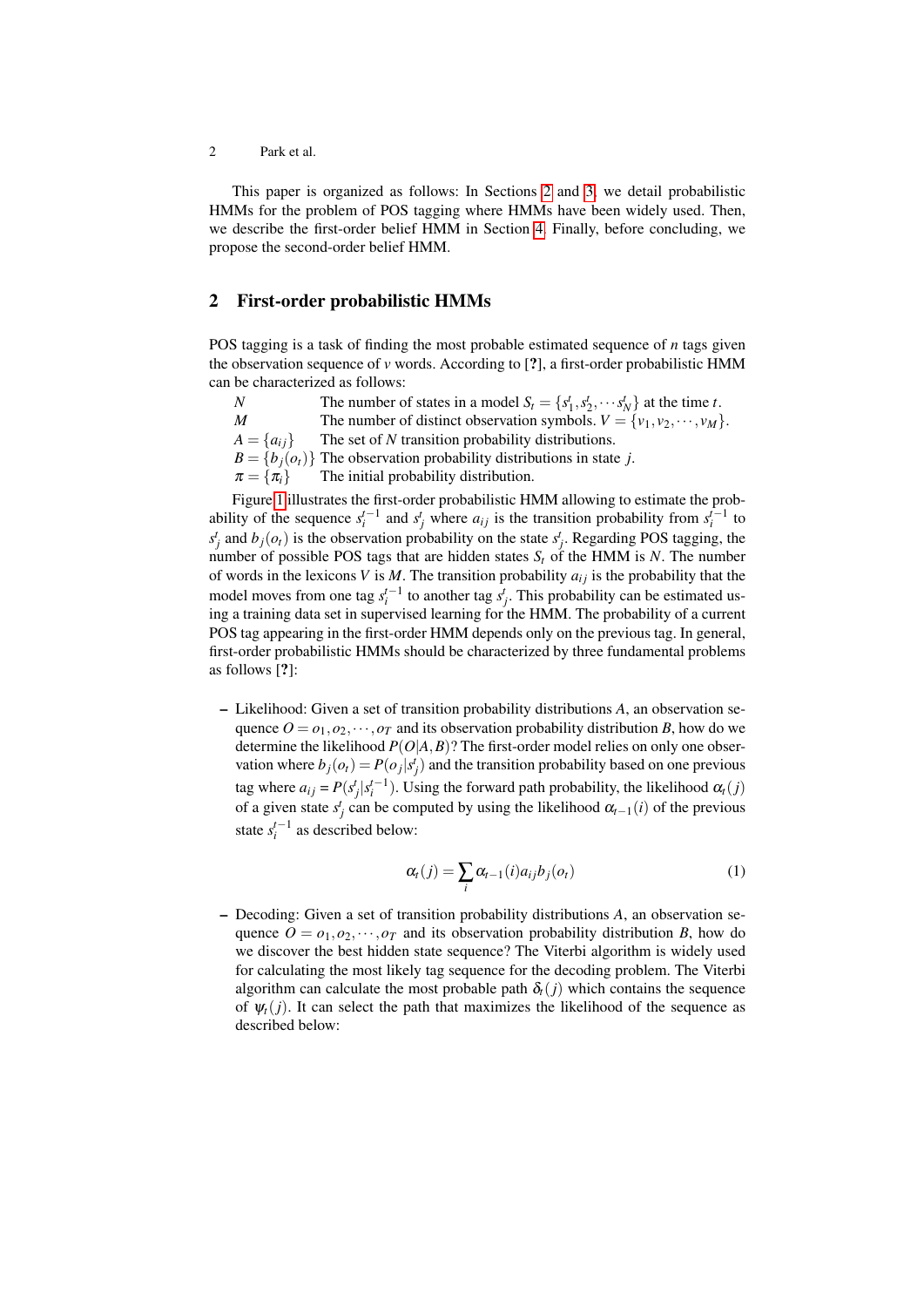Second-order Belief HMMs 3

$$
\delta_t(j) = \max \delta_{t-1}(i)a_{ij}b_j(o_t)
$$
  
\n
$$
\psi_t(j) = \operatorname{argmax} \psi_{t-1}(i)a_{ij}
$$
\n(2)

– Learning: Given an observation sequence  $O = o_1, o_2, \dots, o_T$  and a set of states  $S =$  ${s_1^t, s_2^t, \dots, s_N^t}$ , how do we learn the HMM parameters for *A* and *B*? The parameter learning task usually uses the Baum-Welch algorithm which is a special case of the Expectation-Maximization (EM) algorithm.

In this paper, we focus on the likelihood and decoding problems by assuming a supervised learning paradigm where labeled training data are already available.

# <span id="page-2-0"></span>3 Second-order probabilistic HMMs

Now, we explain the extension of the first-order model to a *trigram*<sup>[3](#page-2-1)</sup> in the second-order model. Figure [2](#page-6-1) illustrates the second-order probabilistic HMM allowing to estimate the probability of the sequence of three states  $s_i^{t-2}$ ,  $s_j^{t-1}$  and  $s_k^t$  where  $a_{ijk}$  is the transition probability from  $s_i^{t-2}$  and  $s_j^{t-1}$  to  $s_k^t$ , and  $b_k(o_t)$  is the observation probability on the state  $s_k^t$ . Therefore, the second-order probabilistic HMM is characterized by three fundamental problems as follows:

– Likelihood: The second-order model relies on one observation  $b_k(o_t)$ . Unlike the first-order model, the transition probability is based on two previous tags where  $a_{ijk}$  $= P(s_k^t | s_i^{t-2}, s_j^{t-1})$  as described below:

$$
\alpha_t(k) = \sum_j \alpha_{t-1}(j) a_{ijk} b_k(o_t)
$$
\n(3)

However, it will be more difficult to find a sequence of three tags than a sequence of two tags. Any particular sequence of tags  $s_i^{t-2}$ ,  $s_j^{t-1}$ ,  $s_k^t$  that occurs in the test set may simply never have occurred in the training set because of data sparsity [?]. Therefore, a method for estimating  $P(s_k^t | s_i^{t-2}, s_j^{t-1})$ , even if the sequence  $s_i^{t-2}$ ,  $s_f^{t-1}$ ,  $s_k^t$  never occurs, is required. The simplest method to solve this problem is to combine the trigram  $\hat{P}(s_k^t | s_i^{t-2}, s_j^{t-1})$ , the bigram  $\hat{P}(s_k^t | s_j^{t-1})$ , and even the unigram  $\hat{P}(s_k^t)$  probabilities [?]:

$$
P(s_k^t | s_i^{t-2}, s_j^{t-1}) = \lambda_1 \hat{P}(s_k^t | s_i^{t-2}, s_j^{t-1}) + \lambda_2 \hat{P}(s_k^t | s_j^{t-1}) + \lambda_3 \hat{P}(s_k^t)
$$
(4)

Note that  $\hat{P}$  is the maximum likelihood probabilities which are derived from the relative frequencies of the sequence of tags. Values of  $\lambda$  are such that  $\lambda_1 + \lambda_2 + \lambda_3 =$ 1 and they can be estimated by the *deleted interpolation* algorithm [?]. Otherwise, [?] describes a different method for values of  $\lambda$  as below:

$$
\lambda_1 = k_3
$$
  
\n
$$
\lambda_2 = (1 - k_3) \cdot k_2
$$
  
\n
$$
\lambda_3 = (1 - k_3) \cdot (1 - k_2)
$$
\n(5)

<span id="page-2-1"></span><sup>3</sup> The trigram is the sequence of three elements, *i.e.* three states in our case.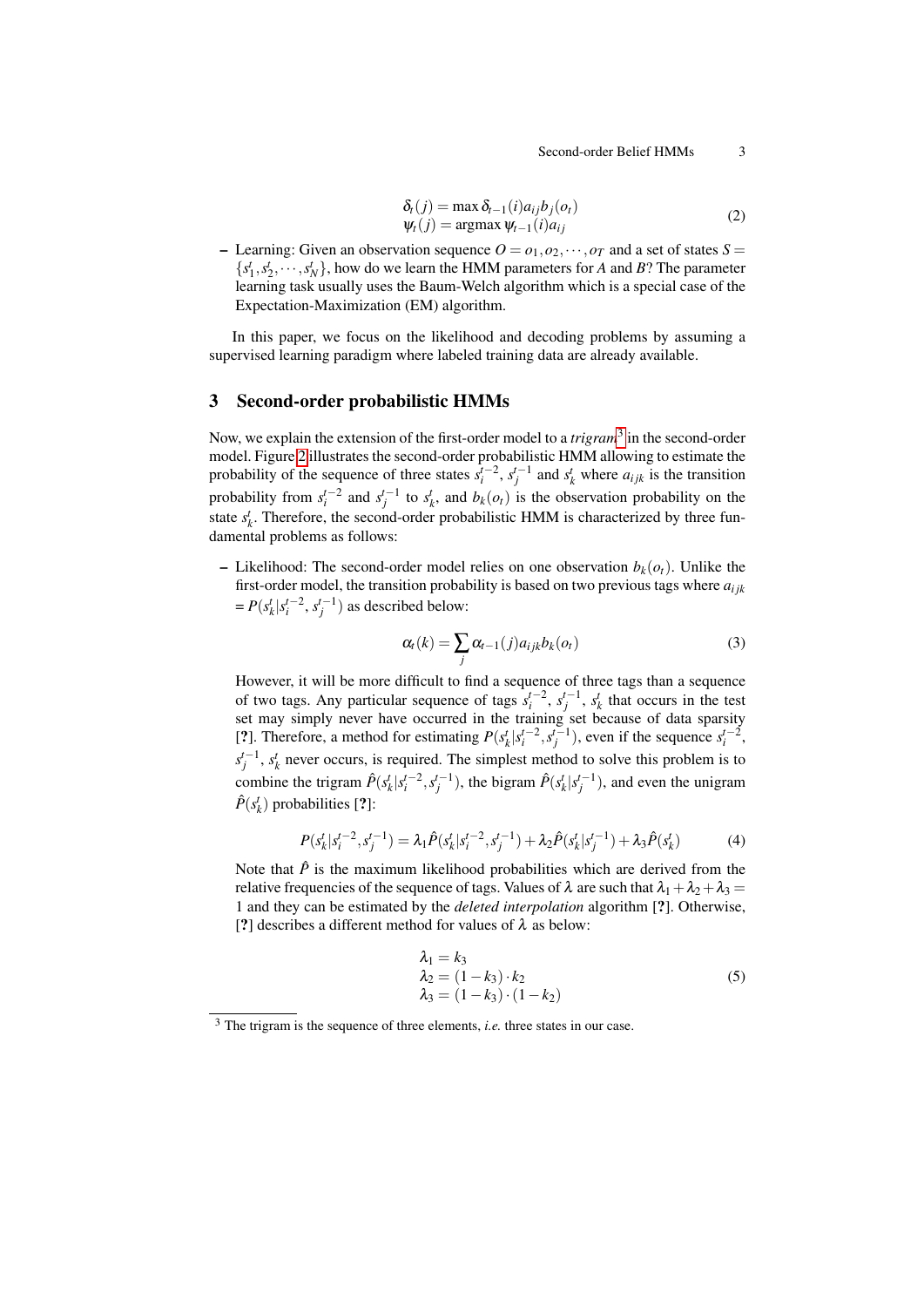4 Park et al.

where  $k_2 = \frac{\log(C(s_j^{t-1}, s_k^t) + 1) + 1}{\log(C(s_j^{t-1}, s_{k+1}^t) + 1)}$  $\frac{log(C(s_j^{t-1}, s_k^t) + 1) + 1}{log(C(s_j^{t-1}, s_k^t) + 1) + 2}, k_3 = \frac{log(C(s_i^{t-2}, s_j^{t-1}, s_k^t) + 1) + 1}{log(C(s_i^{t-2}, s_j^{t-1}, s_k^t) + 1) + 2}$  $\frac{log(c(s_i^{t-2}, s_j^{t-1}, s_k^{t})+1)+1}{log(c(s_i^{t-2}, s_j^{t-1}, s_k^{t})+1)+2}$ , and  $C(s_i^{t-2}, s_j^{t-1}, s_k^{t})$  is the frequency of a sequence  $s_i^{t-2}$ ,  $s_j^{t-1}$ ,  $s_k^t$  in the training data. Note that  $\lambda_1 + \lambda_2 + \lambda_3$  is not always equal to one in [?]. The likelihood of the observation probability for the second-order model uses *B* where  $b_k(o_t) = P(o_k|s_k^t, s_j^{t-1})$ .

– Decoding: For second-order model we require a different Viterbi algorithm. For a given state *s* at the time *t*, it would be redefined as follows [?]:

$$
\delta_t(k) = \max \delta_{t-1}(j)a_{ijk}b_k(o_t)
$$
  
where  $\delta_t(j) = \max P(s^1, s^2, \dots, s^{t-1} = s_i, s^t = s_j, o_1, o_2, \dots, o_t)$   
 $\psi_t(k) = \operatorname{argmax} \psi_{t-1}(j)a_{ijk}$   
where  $\psi_t(k) = \operatorname{argmax} P(s^1, s^2, \dots, s^{t-1} = s_i, s^t = s_j, o_1, o_2, \dots, o_t)$  (6)

– Learning: The problem of learning would be similar to the first-order model except that parameters *A* and *B* are different.

With respect to performance measures, different transition probability distributions in [?] and [?] obtain 97.0% and 97.09% tagging accuracy for known words, respectively for the same data (the Penn Treebank corpus). Even though probabilistic HMMs perform reasonably well, belief HMMs can learn better under certain conditions on observations [?].

# <span id="page-3-0"></span>4 First-order Belief HMMs

In probabilistic HMMs, *A* and *B* are probabilities estimated from the training data. However, *A* and *B* in belief HMMs are mass functions (bbas) [?,?].According to previous works on belief HMMs, a first-order HMM using belief functions can be characterized as follows<sup>[4](#page-3-1)</sup>:

*N* The number of states in a model  $\Omega_t = \{S_1^t, S_2^t, \dots, S_N^t\}$ . *M* The number of distinct observation symbols *V*.  $A = \{m_a^{\Omega_t}[S_i^{t-1}](S_j^t)\}$  The set of conditional bbas to all possible subsets of states.  $B = \{m_b^{\Omega_t}[o_t](S_j^t)$ )} The set of bbas according to all possible observations  $O_t$ .  $\pi = \{m_\pi^{\Omega_1}(S_i^{\Omega_1})\}$ The bba defined for the the initial state.

Difference between the first-order probabilistic and belief HMMs is presented in Figure [1,](#page-6-0) the transition and observation probabilities in belief HMMs are described as mass functions. Therefore, we can replace  $a_{ij}$  by  $m_a^{\Omega_t} [S_i^{t-1}](S_j^t)$  and  $b_j(o_t)$  by  $m_b^{\Omega_t}[o_t](S_j^t)$ . The set  $\Omega_t$  has been used to denote states for HMMs using belief functions [?,?]. Note that  $s_i^t$  is the single state for probabilistic HMMs and  $S_i^t$  is the multi-valued state for belief HMMs. First-order belief HMMs should also be characterized by three fundamental problems as follows:

– Likelihood: The likelihood problem in belief HMMs is not solved by *likelihood*, but by using the combination. The first-order belief model relies on (*i*) only one observation  $m_b^{\Omega_t}[o_t](S_j^t)$  and *(ii)* a transition conditional mass function based on

<span id="page-3-1"></span><sup>&</sup>lt;sup>4</sup> In the model  $\Omega_t$ ,  $S^t$  are focal elements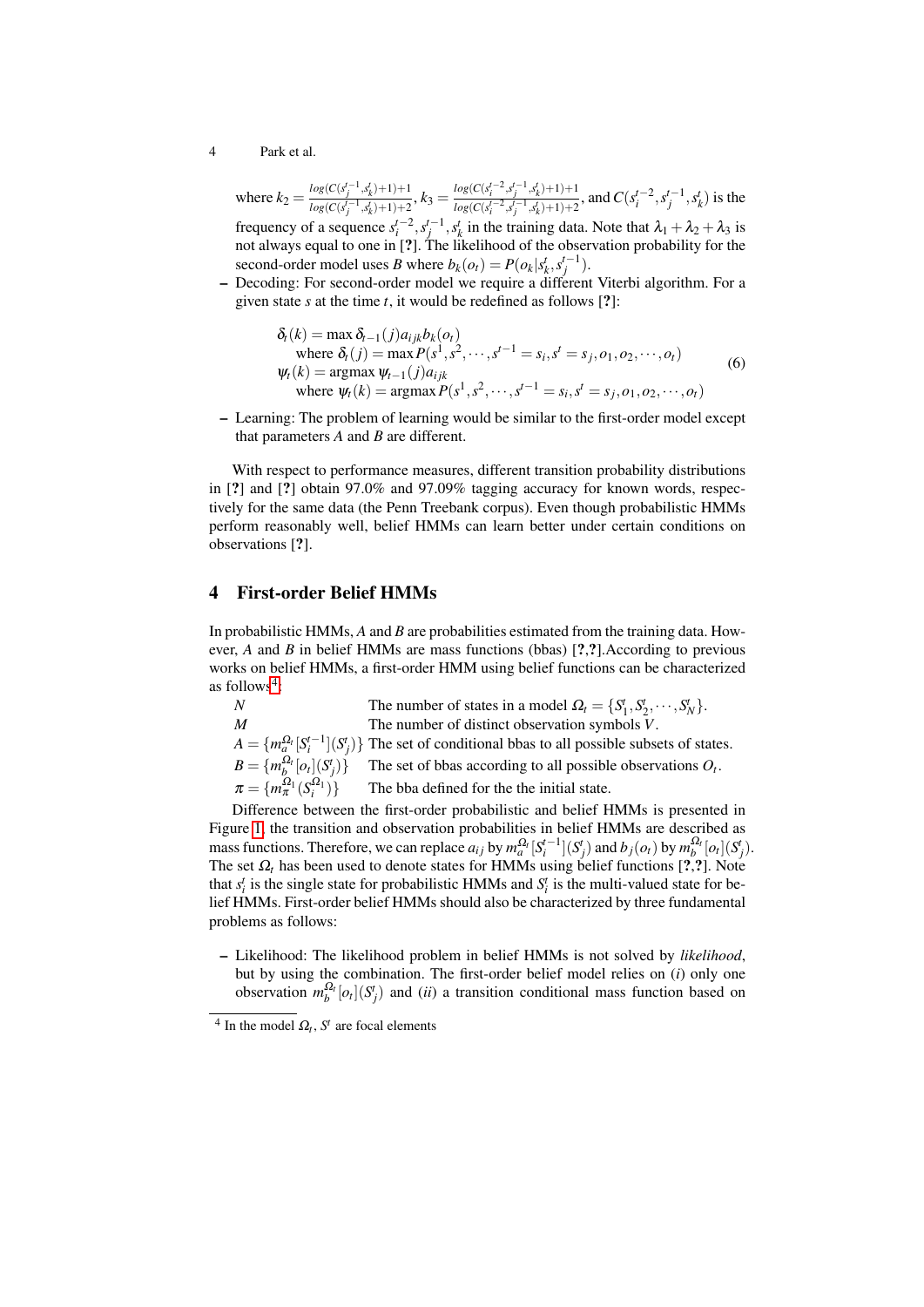one previous tag  $m_a^{\Omega_t} [S_i^{t-1}](S_j^t)$ . Mass functions of sets *A* and *B* are combined using the Disjunctive Rule of Combination (DRC) for the forward propagation and the Generalized Bayesian Theorem (GBT) for the backward propagation [?]. Using the forward path propagation, the mass function of a given state  $S_j^t$  can be computed as the combination of mass functions on the observation and the transition as described below:

$$
q_{\alpha}^{\Omega_t}(S_j^t) = \sum m_{\alpha}^{\Omega_{t-1}}(S_i^{t-1}) \cdot q_a^{\Omega_t}[S_i^{t-1}](S_j^t) \cdot q_b^{\Omega_t}(S_j^t)
$$
(7)

Note that the mass function of the given state  $S_j^t$  is derived from the commonality function  $q_{\alpha}^{\Omega_t}$ .

– Decoding: Several solutions have been proposed to extend the Viterbi algorithm to the theory of belief functions [?,?,?]. Such solutions maximize the plausibility of the state sequence. In fact, the *credal* Viterbi algorithm starts from the first observation and estimates the commonality distribution of each observation until reaching the last state. For each state  $S_j^t$ , the estimated commonality distribution ( $q_{\delta}^{\Omega_t}$ )  $\frac{Q_t}{\delta}(S_j^t))$  is converted back to a mass function that is conditioned on the previous state. Then, we apply the *pignistic* transform to make a decision about the current state  $(\psi_t(s_j^t))$ :

$$
q_{\delta}^{\Omega_t}(S_j^t) = \sum_{S_i^{t-1} \subseteq A^{t-1}} m_{\delta}^{\Omega_{t-1}}(S_i^{t-1}) \cdot q_a^{\Omega_t}[S_i^{t-1}](S_j^t) \cdot q_b^{\Omega_t}(S_j^t)
$$
  

$$
\psi_t(s_j^t) = \operatorname{argmax}_{S_i^{t-1} \in \Omega_{t-1}} (1 - m_{\delta}^{\Omega_t}[S_i^{t-1}](\emptyset)) \cdot P_t[S_i^{t-1}](S_j^t)
$$
 (8)

where  $A^t = \bigcup_{S_j^{t-1} \in \Omega_t} \psi_t(S_j^t)$  [?].

– Learning: Instead of the traditional EM algorithm, we can use the *E* <sup>2</sup>*M* algorithm for the belief HMM [?].

To build belief functions from what we learned using probabilities in the previous section, we can employ the least commitment principle by using the inverse pignistic transform [?,?].

# 5 Second-order Belief HMMs

Like the first-order belief HMM,  $N$ ,  $M$ ,  $B$  and  $\pi$  are similarly defined in the second-order HMM. The set *A* is quite different and is defined as follows:

$$
A = \{ m_a^{\Omega_t} [S_i^{t-2}, S_j^{t-1}] (S_k^t) \}
$$
\n(9)

where *A* is the set of conditional bbas to all possible subsets of states based on the two previous states. Second-order belief HMMs should also be characterized by three fundamental problems as follows:

– Likelihood: The second-order belief model relies on one observation  $m_b^{\Omega_t} [o_t](S_k^t)$ in a state *S<sup>k</sup>* at time *t* and the transition conditional mass function based on two previous states  $S_i^{t-2}$  and  $S_j^{t-1}$ , defined by  $m_a^{\Omega_t} [S_i^{t-2}, S_j^{t-1}] (S_k^t)$ . Using the forward path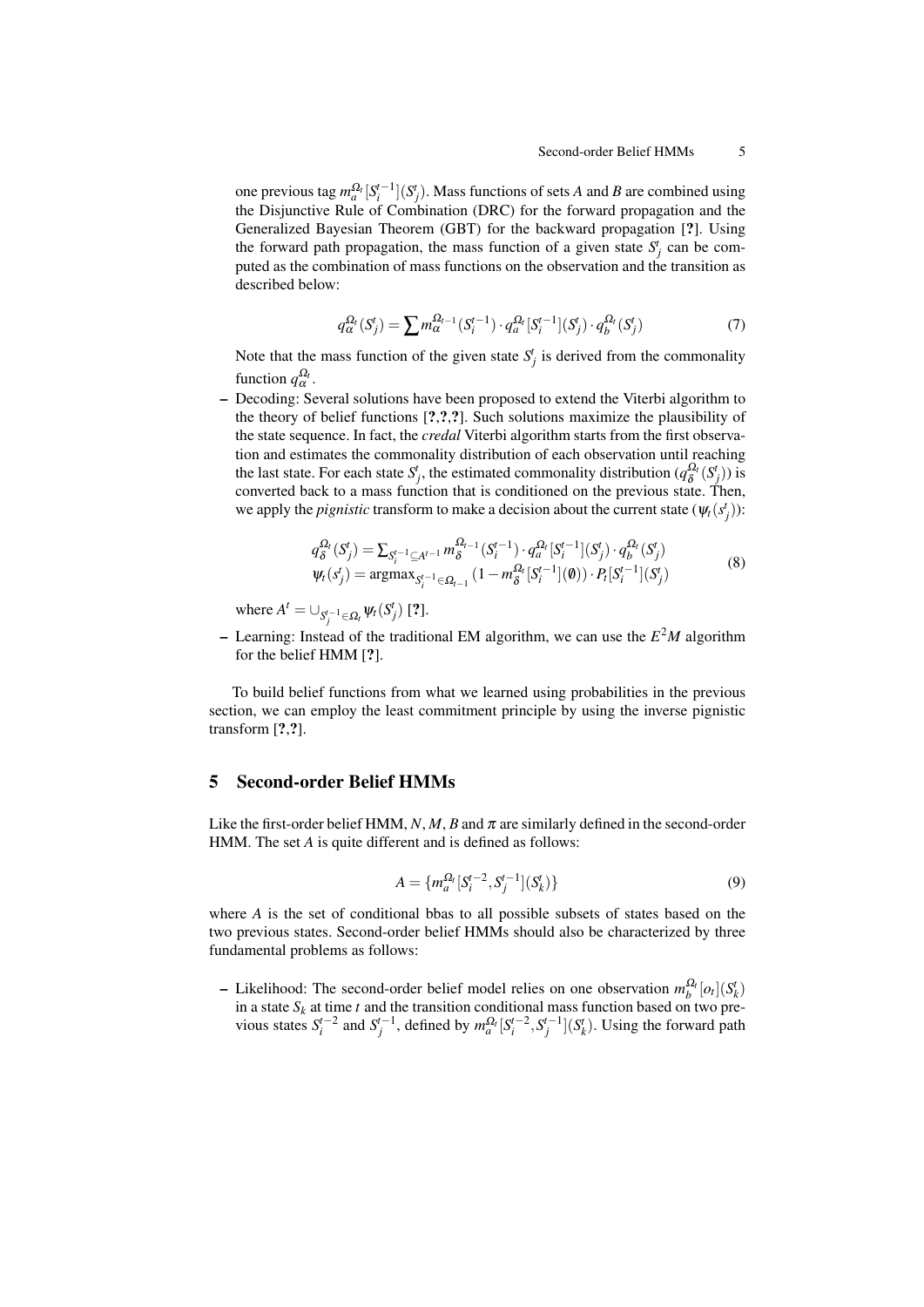#### 6 Park et al.

propagation, the mass function of a given state  $S_k^t$  can be computed as the disjunctive combination (DRC) of mass functions on the transition  $m_a^{\Omega_t} [S_i^{t-2}, S_j^{t-1}] (S_k^t)$  and the observation  $m_b^{\Omega_t}(S_k^t)$  as described below:

$$
q_{\alpha}^{\Omega_t}(S_k^t) = \sum m_{\alpha}^{\Omega_{t-1}}(S_j^{t-1}) \cdot q_a^{\Omega_t}[S_i^{t-2}, S_j^{t-1}](S_k^t) \cdot q_b^{\Omega_t}(S_k^t)
$$
(10)

where  $q_a^{\Omega_t}$   $[S_t^{t-2}, S_j^{t-1}](S_k^t)$  is the commonality function derived from the conjunctive combination of mass functions of two previous transitions. The conjunctive combination is used to have the conjunction of observations on previous two states  $S_i^{t-2}$ and  $S_j^{t-1}$ .

The combined mass function  $m_a^{\Omega_t} [S_i^{t-2}, S_j^{t-1}](S_k^t)$  of two transitions  $m_a^{\Omega_{t-1}} [S_i^{t-2}](S_j^{t-1})$ and  $m_a^{\Omega_t}[S_j^{t-1}](S_k^t)$  is defined as follows:

$$
m_a^{\Omega_t} [S_i^{t-2}, S_j^{t-1}] (S_k^t) = m_a^{\Omega_{t-1}} [S_i^{t-2}] (S_j^{t-1}) \odot m_a^{\Omega_t} [S_j^{t-1}] (S_k^t)
$$
(11)

The conjunctive combination is required to obtain the conjunction of both transitions. Note that the mass function of the given state  $S_k^t$  is derived from the commonality function  $q_{\alpha}^{\Omega_t}$ . We use DRC with commonality functions like in [?]. Note that the observation only on one previous state is taken into account in the firstorder belief HMM, but the conjunction of observations on two previous states is considered in the second-order belief HMM.

– Decoding: We accept our assumption of the first-order belief HMM for the secondorder model. Similarly to the first-order belief HMM, we propose a solution that maximizes the plausibility of the state sequence. The credal Viterbi algorithm estimates the commonality distribution of each observation from the first observation till the final state. For each state  $S_k^t$ , the estimated commonality distribution  $(q_8^{\Omega_t}$  $\delta^{Q_t}(S_k^t)$ ) is converted back to a mass function that is conditioned on a mass function of the two previous states. This mass function is the conjunctive combination of mass functions of the two previous states. Then, we apply the pignistic transform to make a decision about the current state  $(\psi_t(s_j))$  as before:

$$
q_{\delta}^{\Omega_t}(S_k^t) = \sum_{S_j^{t-1} \subseteq A^{t-1}} m_{\delta}^{\Omega_{t-1}}(S_j^{t-1}) \cdot q_a^{\Omega_t}[S_i^{t-2}, S_j^{t-1}](S_k^t) \cdot q_b^{\Omega_t}(S_k^t)
$$
  

$$
\psi_t(s_k^t) = \operatorname{argmax}_{S_j^{t-1} \in \Omega_{t-1}} (1 - m_{\delta}^{\Omega_t}[S_j^{t-1}](\emptyset)) \cdot P_t[S_i^{t-2}, S_j^{t-1}](S_k^t)
$$
(12)

– Learning: Like the first-order belief model, we can still use the *E* <sup>2</sup>*M* algorithm for the belief HMM [?].

Since the combination of mass functions in the belief HMM is required where the previous observation is already considered in the set of conditional bbas  $m_a^{\Omega_t} [S_i^{t-2}, S_j^{t-1}]$ , we do not need to refine the observation probability for the second-order model as in the second-order probabilistic model.

#### 6 Conclusion and future perspectives

The problem of POS tagging has been considered as one of the most important tasks for natural language processing systems. We described such a problem based on HMMs